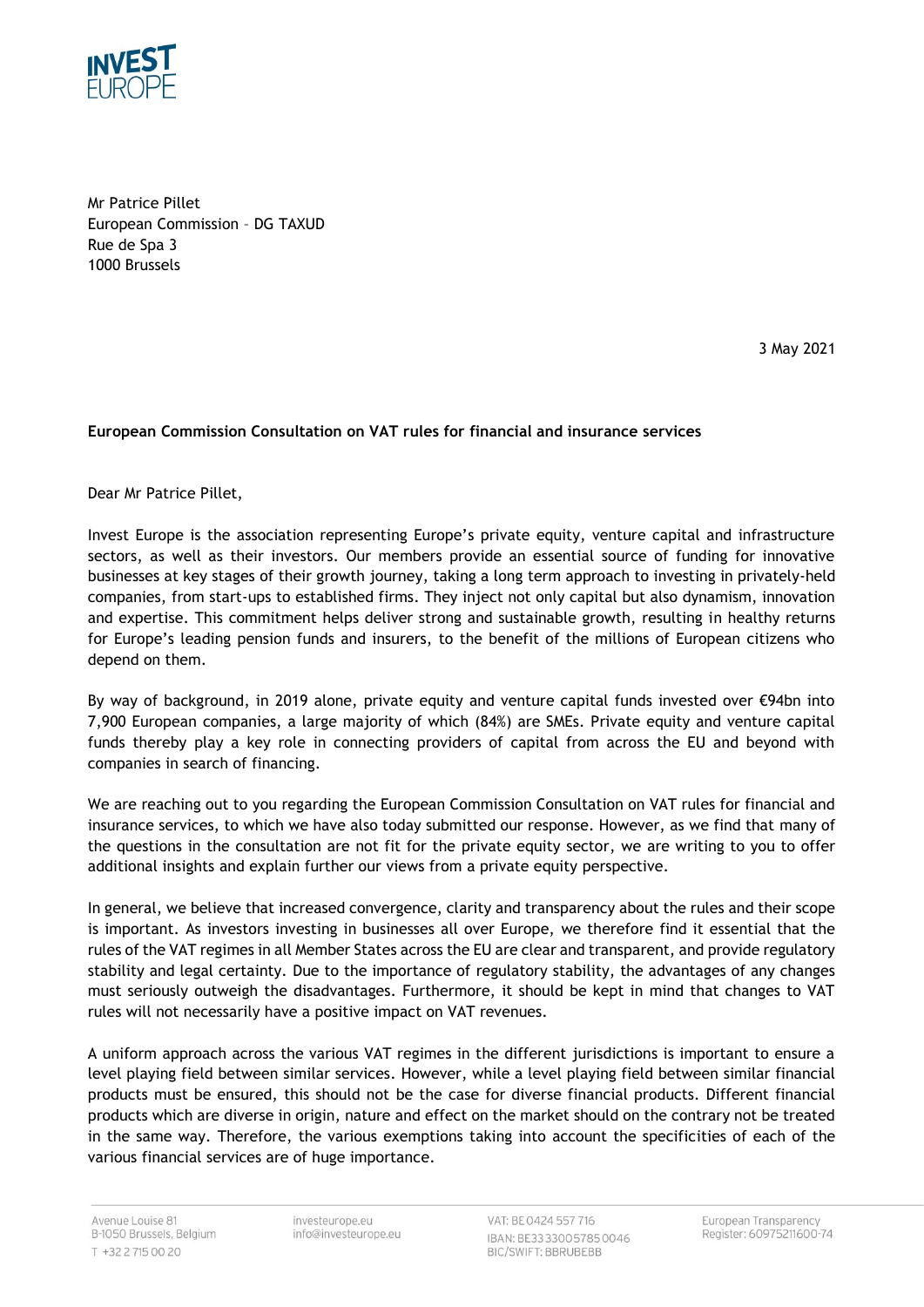

## **Private equity specific issues**

From a private equity perspective, the VAT exemption for fund management is of utmost importance. The exemption exists for various good reasons, and we believe it must be maintained and strengthened, as it is indeed still needed and relevant. An important rationale for the exemption is not to increase the VAT costs of investments when they are made through an investment vehicle, instead of a direct acquisition. This increases and encourages investments in the EU economy, and is thus an advantage for all actors in the investment chain.

Private equity investors, who have made long term investments, have based their decisions on expectations of existing regulatory regimes, hereunder existing VAT regimes. In case of any potential changes to the current system, we urge the European Commission to take into account the legitimate expectations which various investors might have had, when the various investments were made, and to carefully consider the impact on existing structures and implementation deadlines given that commitments are made for the long term, as private equity investors are per definition long term investors. For long term investors, legal certainty and clarity is thus essential, not only in the short term but also in the long term.

Furthermore, it is important that any future exemption secures equal VAT treatment of equal investment management services. While it indeed is sensible to treat different financial services differently, a level playing field between similar investment management services must be secured in the national implementation of the exemption. As investors with portfolio companies in several different jurisdictions, we would favour a situation with as great convergence as possible across the regimes in the various jurisdictions. Therefore, the exemption for fund management must be preserved and extended, and preferably become universal across all Member States.

Finally, we would likewise reiterate the importance of equal VAT treatment of all equal investment products, in order to avoid a situation where some investments are made less attractive due to VAT costs. It is essential that no additional VAT related costs are imposed on investments made through an investment vehicle, compared to investments made directly in the investee company, in order to safeguard the multifaceted contributions to European economy. Private equity funds invest in a diverse range of businesses, many of them being start-ups, scale-ups and SMEs, which would otherwise not have been able to get capital elsewhere or it would have been too expensive. Furthermore, private equity provides not only capital but also active hands-on support, knowledge and contacts, helping the investee businesses prosper and grow. Private equity investments are thereby an essential driver of European growth, employment, innovation, and economic and social prosperity.

However, if the fund management exemption is not maintained, it would lead to an increase of costs for EU based private equity funds. This will have direct negative economic and social impacts on long term investors as well as their investee companies, since it will cause less investments in the EU economy and EU businesses. Therefore, it is key that any changes to the current regime will not make it more costly or more complicated to invest through private equity funds in the EU. A situation where investments in the EU would become more expensive and less attractive would be to the detriment of the EU economy and the many EU businesses, jobs and communities depending on those investments. This is particularly problematic in the times during and in the aftermath of the COVID-19 crisis, where investments in EU businesses and the EU economy are all the more needed.

Therefore, we urge the European Commission to preserve and strengthen the exemptions, and notably the exemption for fund management, no matter what form a potential review of the VAT rules for financial and insurance services might take.